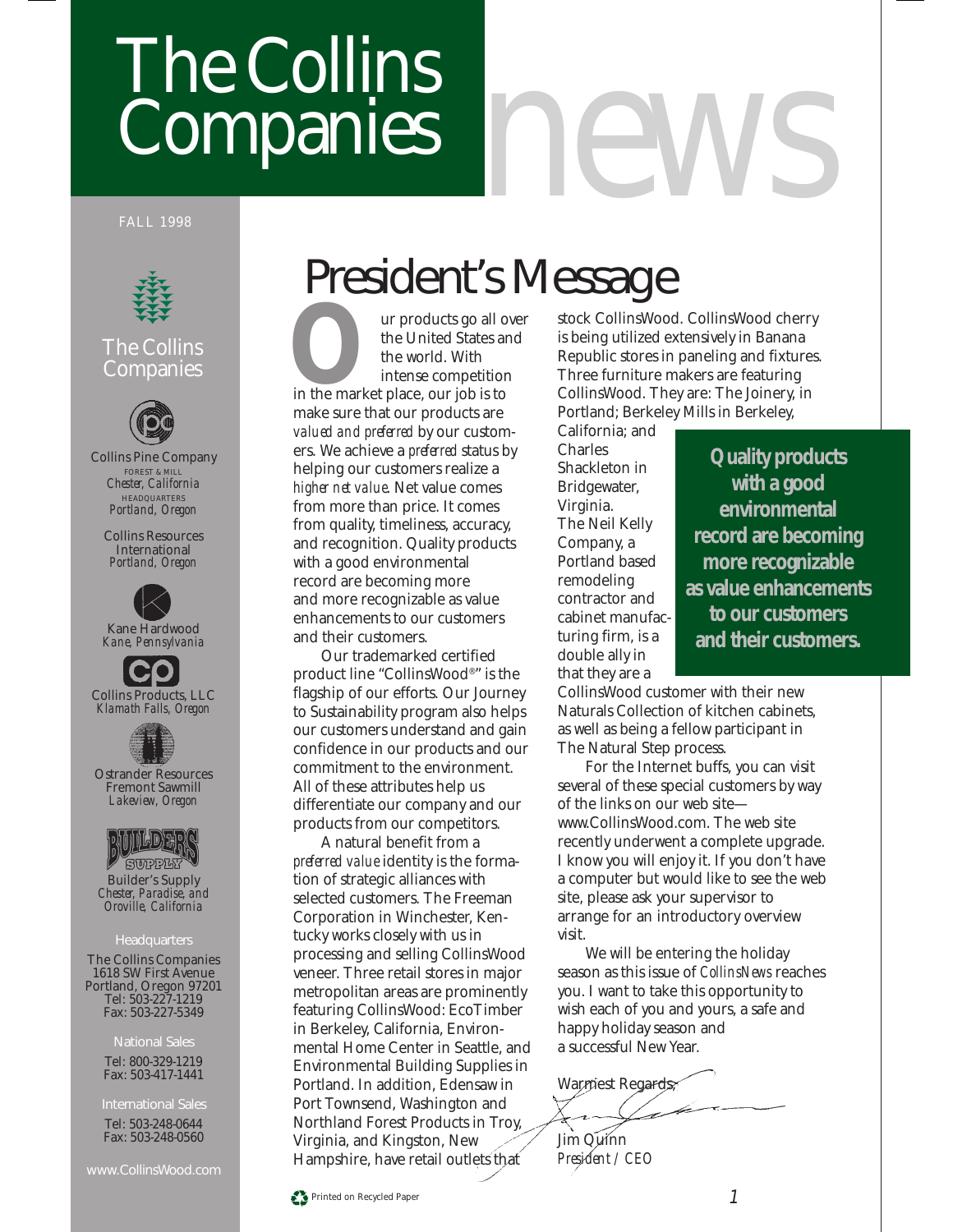# Five Years of Healthy Building

#### *By Kent Goodyear*

nvironmental Building Supplies (EBS) was established in 1993 to create a link **Exercise 1** Nuite must be<br>twas established in 1993 to create a link between manufacturers and users of environmentally sound building products. In recent years almost every aspect of human activity has come under scrutiny for its effects on people's health and the implications on local and global environments. The building industry is one of the largest economic sectors in the U.S., using vast amounts of resources. This industry has become a target for issues like land use, resource efficiency, construction site recycling, and indoor air quality.

EBS' goal is to provide customers with quality building products and information that will help reduce the negative impact on people's health, as well as the health of our

environment. Any product that EBS offers meets one or more of the following requirements:

■ Low-toxicity Products that have low-toxicity levels during their

manufacture and do not pollute people's living environment. *Example:* Paints, finishes, carpets, adhesives.

■ Natural/Biodegradable/Renewable Products that are primarily made from plants harvested on a sustainable cycle. *Example:* Certified wood products, linoleum. ■ Recycled Products made from high recycled content or are reused after their first

useful application. *Example:* PET (plastic bottles) carpet, tiles, wood flooring. ■ Energy-efficient Products that take less

energy to produce or save energy during the

life span of a building. *Example:* Compact fluorescent lights, insulation.

Five years ago Abby Mages and Markus Stoffel, a husband-and-wife team, asked themselves "how can we build a house that doesn't contribute to resource depletion, toxin buildup, and



unnecessary landfill waste?" Mages and Stoffel began seeking environmentally friendly building materials for their home and discovered that it was a difficult job to research and locate these products. "We thought, 'wouldn't it be great if there was a store where you could get all kinds of environmental products and they would do the research?'" Out of this, EBS was created.

Besides carrying our CollinsWood framing lumber and plywood, EBS has been working in partnership with Neil Kelly Cabinets and Endura Hardwoods to create a line of eco-friendly cabinets. The Naturals Collection uses certified CollinsWood, including recycled lumber and bamboo harvested on a totally sustainable basis and environmentally friendly finishes. The Naturals Collections was a hit at the recent Fall Home Improvement and Remodeling Show in Portland. Neil Kelly's booth displayed Chester's framing lumber, Kane Hardwood's soft maple and black cherry, and Collins Products' certified particleboard and certified plywood in the new kitchen



line. The booth won "Best-of-Show"! All parties involved hold FSC (Forest

Stewardship Council) chain-ofcustody. In addition, Neil Kelly, EBS, and Collins are Natural Step companies!

Visit EBS on-line at www.EcoHaus.com or hear Cami Waner present the CollinsWood story for EBS customers on December 1st at 7 pm. Showroom location: 1331 NW Kearney Street, Portland (503) 222-3881.

*Collins shared a booth with Environmental Building Supplies and Neil Kelly at the Fall Home Improvement and Remodeling Show in Portland.*

*features*

*At right, Abby Mages is shown discussing building choices with a customer at our combined exhibit.*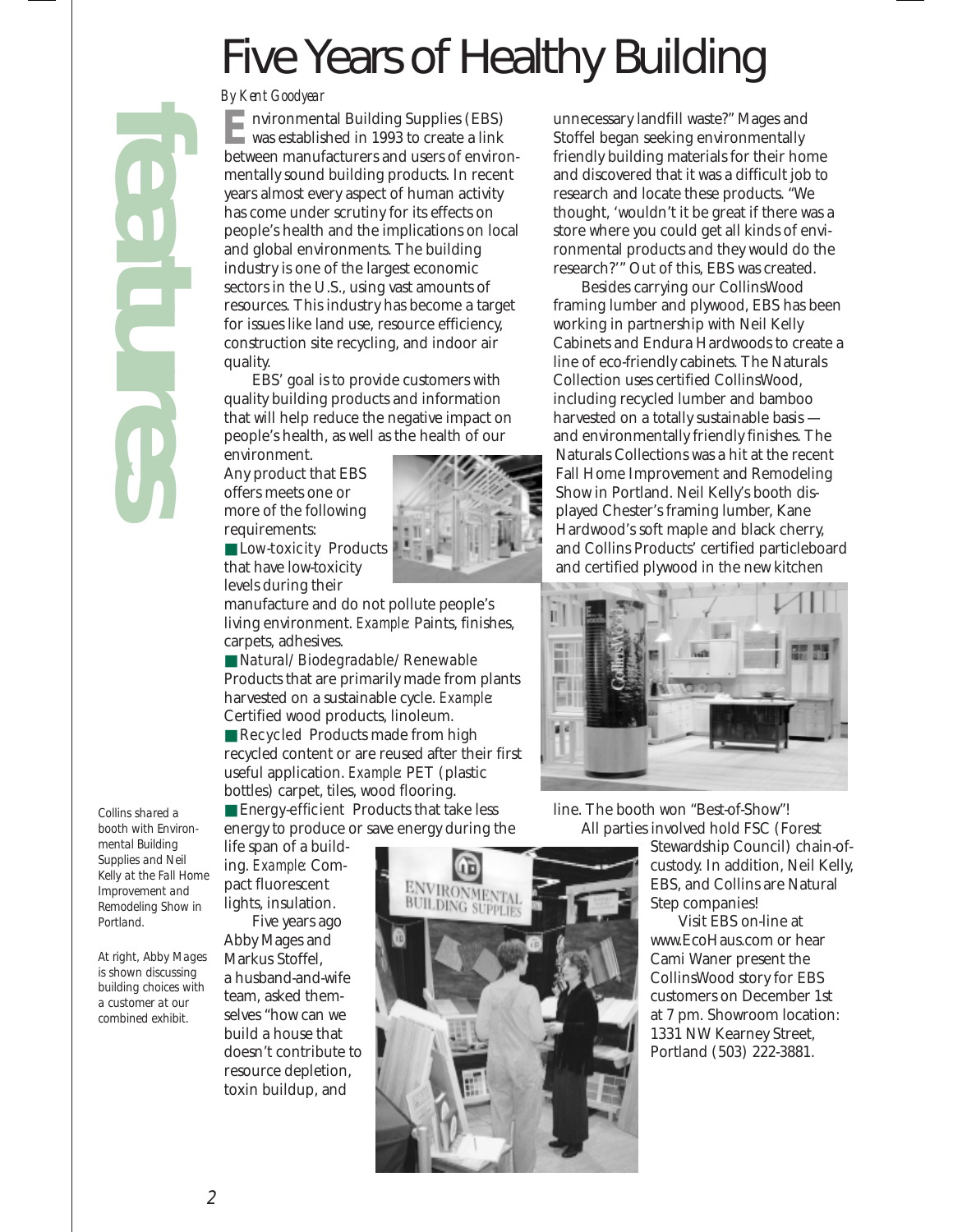# The CollinsWood Awards

he idea for this project came from a need to introduce our CollinsWood The idea for this project came from a<br>need to introduce our CollinsWood<br>message to a larger audience of craftspeople. Our greatest success in hardwood comes primarily from a segment of fine furniture makers. To grow that success, we need to expose the "next generation" of furniture makers early in their careers. Simultaneously, we want to increase the level of interest in the customers of our eco-distributors like EcoTimber, Northland Forest Products, Edensaw, Environmental Home Center, and Environmental Building Supplies.

The question: How do we accomplish this?

The CollinsWood award was created as a "carrot" to attract the attention of new furniture makers. The incentives: 1) cash or equivalent in wood, 2) recognition, and 3) our help in selling the winning product.

The incentive for us as a company was to communicate the story of CollinsWood, to develop a grass roots customer base for future CollinsWood users, and hopefully, gain more public exposure for our efforts. Categories were defined as home furnishings (two price ranges), office furniture, children's furniture, and patio and deck furniture. The rules were simple: the piece must be primarily wood, and 100% of that wood must be CollinsWood (hard or softwood), and the piece must be able to be replicated in manufacture. The purpose of the last rule was to keep this from becoming a competition based solely on design.

Brochures announcing the competition were printed and distributed. Various publications participated by running articles. Emphasis then turned to building a panel of jurors. We selected three who represented a broad spectrum of expertise: Ms. Chris Hammer, Publisher of *Green Clips* and Environmental Liaison with Hellmuth, Obata & Kassabaum, Inc. (San Francisco, CA); Mr. Bruce Plantz, Editor, *Furniture Design & Manufacture* and *CabinetMaker* magazines (Des Plaines, IL); Mr. Peter Whiteley, Senior Writer, *Sunset Magazine*, (Menlo Park, CA).

The contest resulted in over 60 inquiries with a total of 28 actual entrants. Contestants furnished slides for judging. Winning designers are: Gary Weeks of Gary Weeks & Company Furnituremakers, Wimberley, Texas. His rocking chair of black cherry won the category of Home Furnishings over \$300; Robin Tedeschi, a craftsman who works at

The Joinery in Portland, Oregon. His bench of black cherry won the category of Home Furnishings under \$300; Margaret Puckette, a craftsperson from Corvallis, Oregon. Her shelf unit of certified scrap pine won the category of Children's Furniture.

We

received very limited entries in the Office Furniture and Deck and Patio Furniture category. Winners were not selected in these two segments because the jurors did not believe the level of artistic quality or use of CollinsWood was equal to that of the three categories with winning designs.

We have posted the winners entries on our web site. The Forest Stewardship Council and the Certified Forest Products Council will also include the information on their web pages and in their newsletters. Brochures featuring the winners will be out soon. Consumers interested in the products will be instructed to contact the furniture makers directly to order. And of course, we expect the final products to be made of CollinsWood. In that fashion, we have completed the circle and helped the craftsperson, and the consumer, find value in the story of CollinsWood.

### **CAPA**

Corporate Award for Positive Action, for the third quarter, goes to Kane Hardwood for their continued profitability and for the continued growth of CollinsWood sales.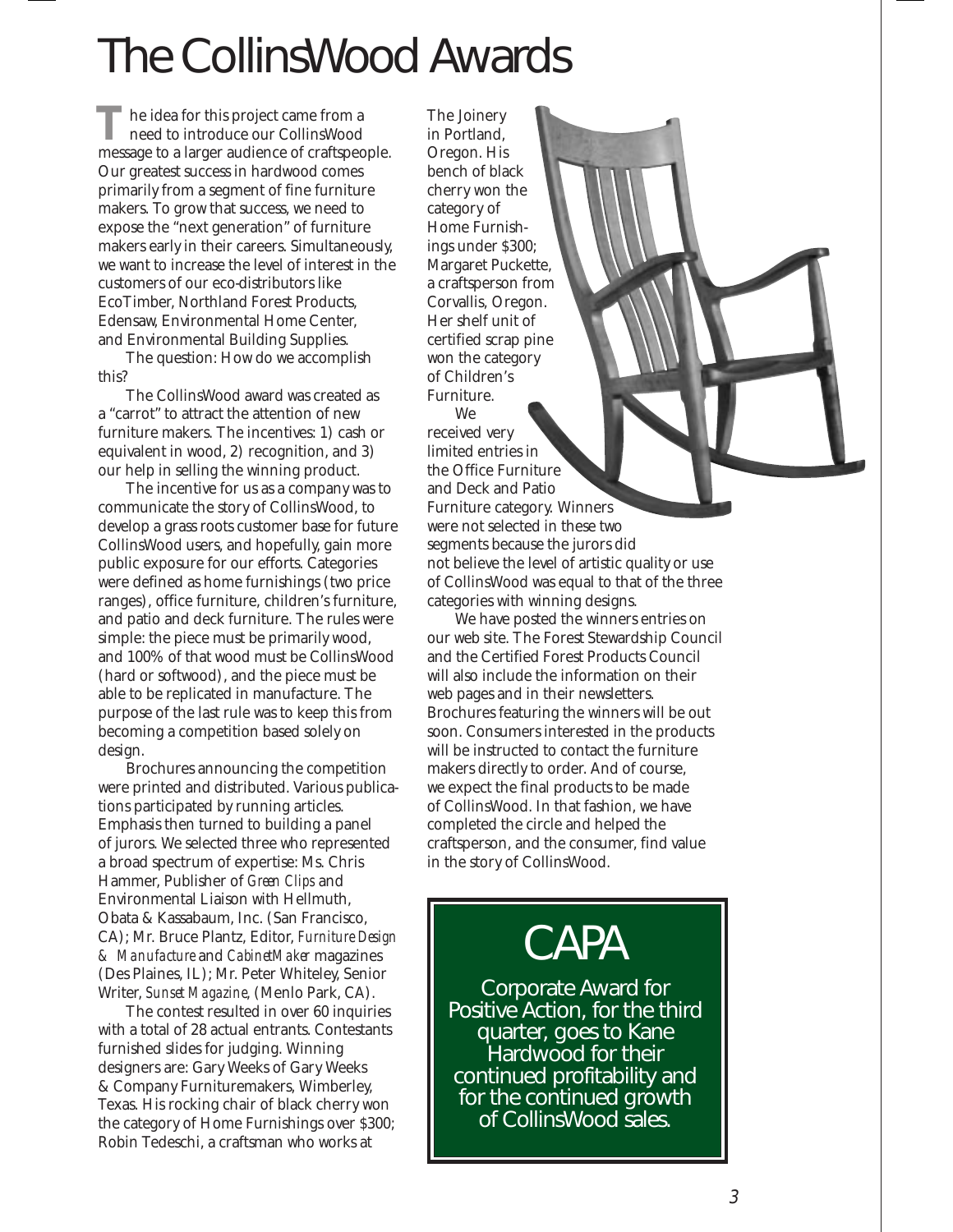# JTS Moment

*views*

he Particleboard facility recently finished their sander dust reclaim project. The Particleboard facility recently their sander dust reclaim project.<br>This was the first JTS approved capital project, and it is a success! The new process involves rerouting the sander dust into a 100-unit storage silo located north of the Plywood dryer line. The dust is metered into both the surface and core material at a constant rate during the entire week, a big improvement over the old process. The amount of dust used is equivalent to one major supplier of raw material for Particleboard or about 14,000 bone dry tons.

As a result, this REFOCUSED material will help to ensure consistent production when raw material from outside sources is in short supply. Since all the dust is being

REUSED, number 7 boiler, used only to burn dust under the old system, is no longer needed and will be torn down. The air emissions from Particleboard are REDUCED by about 500+ tons/year by eliminating number 7 boiler.

Through RECYCLING the sander dust, money is saved, air emissions are reduced, efficiency is increased, and a constant source of raw material has created a win/win situation for Particleboard, Collins Products, and anyone who breathes air. A big thanks to all who helped make this project happen. It is one more step forward on our Journey to Sustainability.

*Sincerely* **JTS Team**



*This pile of shavings represents about 1/7 of the reduced amount of resources required to make particleboard because of the reintroduction of sander dust*

## WE2T Contest Winner Announced

*(Water, Ecology, Equilibrium Team)*

Congratulations are in order for Fred O'Conner for the winning entry in the WE $^{\rm 2T}$ water savings idea. Fred found a water valve leaking in the sort yard area. It was leaking at a rate of 500,000 gallons per year. Thanks to Fred, the pipe fitters were able stop the leak and stop the wasteful loss of fresh water. Fred was awarded \$50.00 for taking the initiative to report this bad water valve. Thanks, Fred, from the JTS and WE2 T teams.



*Pictured, left to right: John Lynch, JTS Team and Hardboard Maintenance Coordinator; Fred O'Conner, Chip Scoop Operator; and Bill Anderson, WE2 T Team and Production Utility Operator*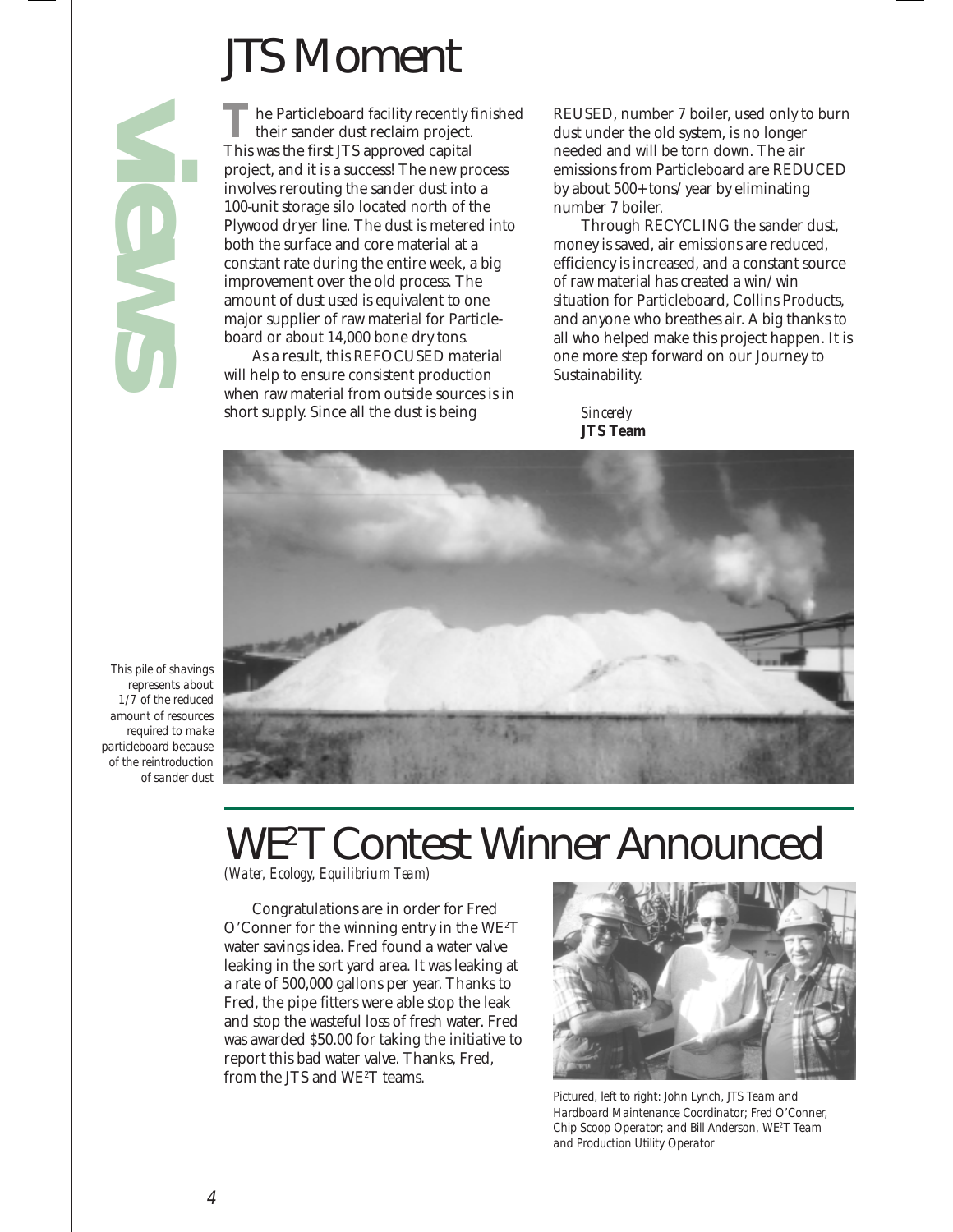### New Products, New Directions... In Plywood, of Course!

hange! Regardless of how we view change, we must deal with it everywhere; **C** hange! Regardless of how we view<br>at home, at play, and at work. For employees of the Collins Products plywood plant, change has become an everyday occurrence.

Three years ago, we manufactured only CDX sheathing. Today, we produce a wide variety of products: rough, tongue and groove, touch sanded and full sanded panels in a variety of thicknesses and constructions.

Plywood joined the family of "certified" products marketed under the "CollinsWood" brand in 1997. Logs from the Collins Almanor Forest were used to produce the first "certified" 1/2 inch panels. Since then, we have produced and sold certified softwood sheathing and underlayment panels in a wide range of thicknesses. Our newest "CollinsWood" product will be a hardwood panel, designed for painting and laminating.

VersaPly and ValuPly, paint grade and laminate grade hardwood panels, are our most recent product introduction. These panels are constructed with a hardwood face and back and softwood "inner-plys." Tepa is the preferred hardwood species. It is a South American species common to the temperate

forests of Chile. Tepa resembles Birch or Maple in appearance. Finishing is the most critical feature of these panels. VersaPly and ValuPly are now distributed throughout the United States. It is important to mention that without the cooperation and expertise of the

Particleboard team, who sand the products, we would not be in this market. **Other** 

**CollinsVersaPly CollinsValuPly** 

panels under development include; paper overlay (MDO), parallel grain layup (LVL), industrial grade pine and composites, which combine plywood with hardboard or particleboard.

We do not expect all of our new products to be successful. However, careful research and planning greatly increase the likelihood of success. Our challenge is ongoing. We must be willing to continually improve the products we make and the way we manufacture them. To be successful, we must be flexible and open to CHANGE!

### **PEOPLE:**

### **In Portland**

**Lee Jimerson**, CollinsWood Product Manager **Tom Hose**, Director of Marketing — Specialty Composites **Dianne Kerkar**, Executive Administrator (Loretta Lynn's replacement)

#### **In Chester**

**Lynne Margolies**, Human Resources Specialist **Bob Mertz** Resigned as Production Manager

### **In Klamath Falls**

- **Shawn Atkinson**, Process Control Supervisor Hardboard **Kari Zumwalt**, Fiber/Log Clerk
- **Robin Keady**, Network Administrator
- **Robert Dutton**, Process Control Supervisor Hardboard
- **Sharna Clark**, Appointed Acting Particleboard Sales Manager
- **Chris Bailey**, Joins the Particleboard Sales Team
- **Tracey Middlebrooks**, Resigned from Particleboard Sales